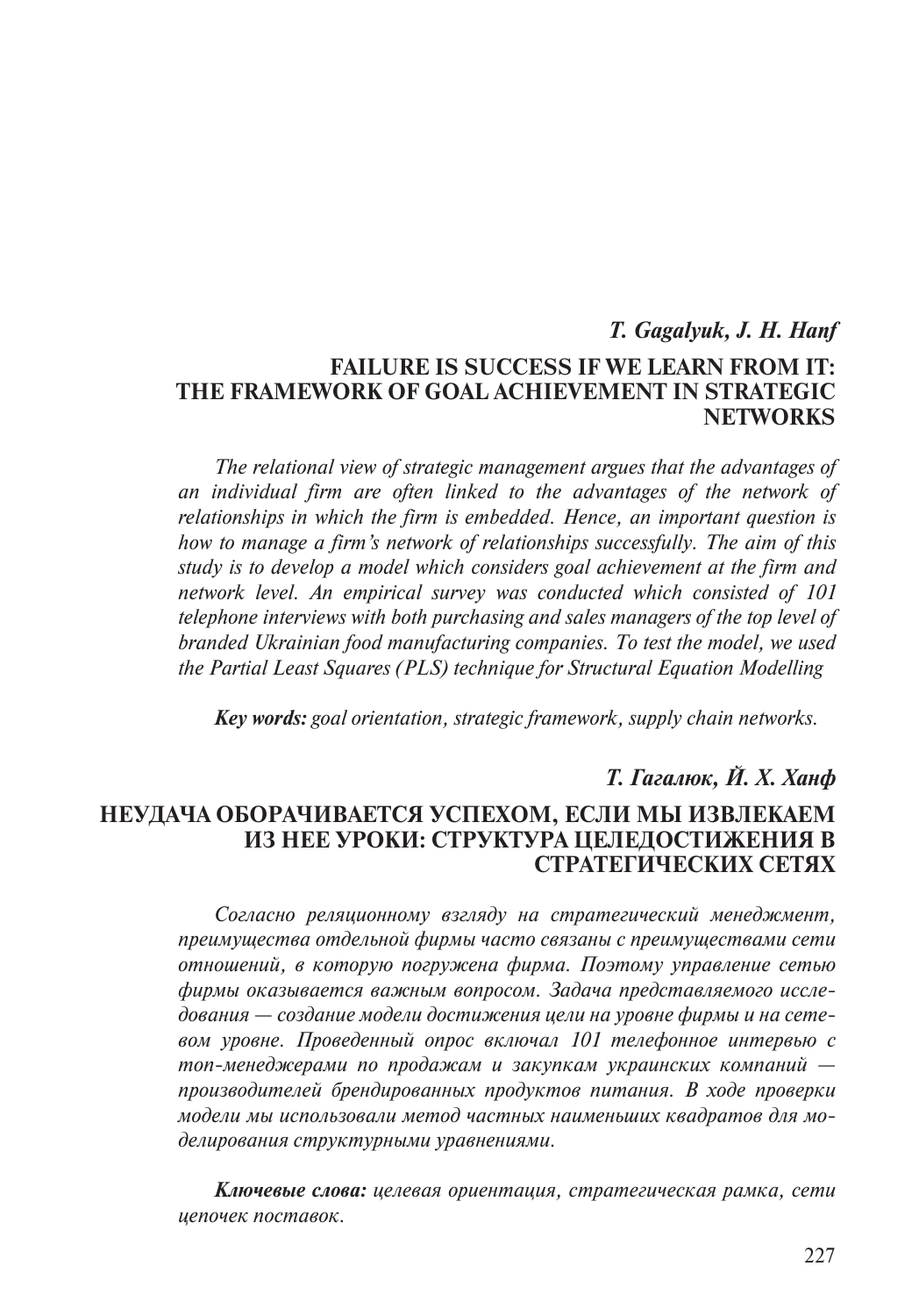#### **1. Introduction**

As suggested by the proponents of the relational view of strategic management, the advantages of an individual firm are often linked to the advantages of the network of relationships in which the firm is embedded (Dyer and Singh 1998). Accordingly, there is an ongoing discussion on how to manage a firm's network of relationships successfully, i.e. such that the firm's competitive advantage is sustained (Gulati et al. 2000; Kale et al. 2002; Dyer and Hatch 2006).

It seems, however, that the discussion on network management has not exhaustively addressed the "network management — network success — firm success" cause-andeffect chain. Given that success generally means the achievement of goals, we argue that the "network success" link has been understudied, in particular, because of incomplete interpretation of network goals. In fact, most empirical studies that declare their focus on the network success or performance, address the achievement of goals by an *individual firm* participating in a network and analyze the role of network-related "collective constructs" such as inter-firm trust, commitment and relational norms (Medlin 2006: 860) in achieving those goals. Yet, goals that are set at the *network level*, i.e. collectively pursued outcomes, are mainly neglected although their presence and relevance in inter-organizational relationships has been widely emphasised (e.g. van de Ven 1976; Pitsis et al. 2004; Winkler 2006).

As shown by Medlin (2006), studying collective constructs needs to be undertaken with regard to both collective and self-interest outcomes. Focussing solely on the goals of an individual firm in a network will provide biased results with respect to management styles that are actually based around self and collective interests, i.e. around the whole network of relationships. Thus, without simultaneous consideration of goals at the firm and network levels and without understanding of how the network should be managed in this respect, the whole network's success will remain under-defined and the validity of the derived implications will be brought into challenge.

Therefore, the aim of this study is to develop and test the model of goal achievement at the firm and network levels. We test our model of the whole network's success in the context of strategic networks in the food industry. In particular, our study examines the relationships between a food manufacturer and its independent (upstream) suppliers and between the food manufacturer and its independent (downstream) customers.

The article proceeds as follows. First, we delineate the theoretical foundations of strategic network management. In this part, we build on prior research on management of strategic networks to generate hypotheses that constitute our conceptual model. Next, we test the model and discuss the results. Finally, we derive some implications.

## **2. Theoretical foundations**

### *2.1. Management of strategic networks*

The main challenge for the focal actor in managing the strategic network is adaptation to uncertainty which depends on how the connected relationships are organised (Jap and Ganesan 2000; Wathne and Heide 2004). For example, a manufacturer's ability to adapt in a flexible manner to uncertainty in the downstream relationship can be contingent upon its effectiveness in structuring the relationship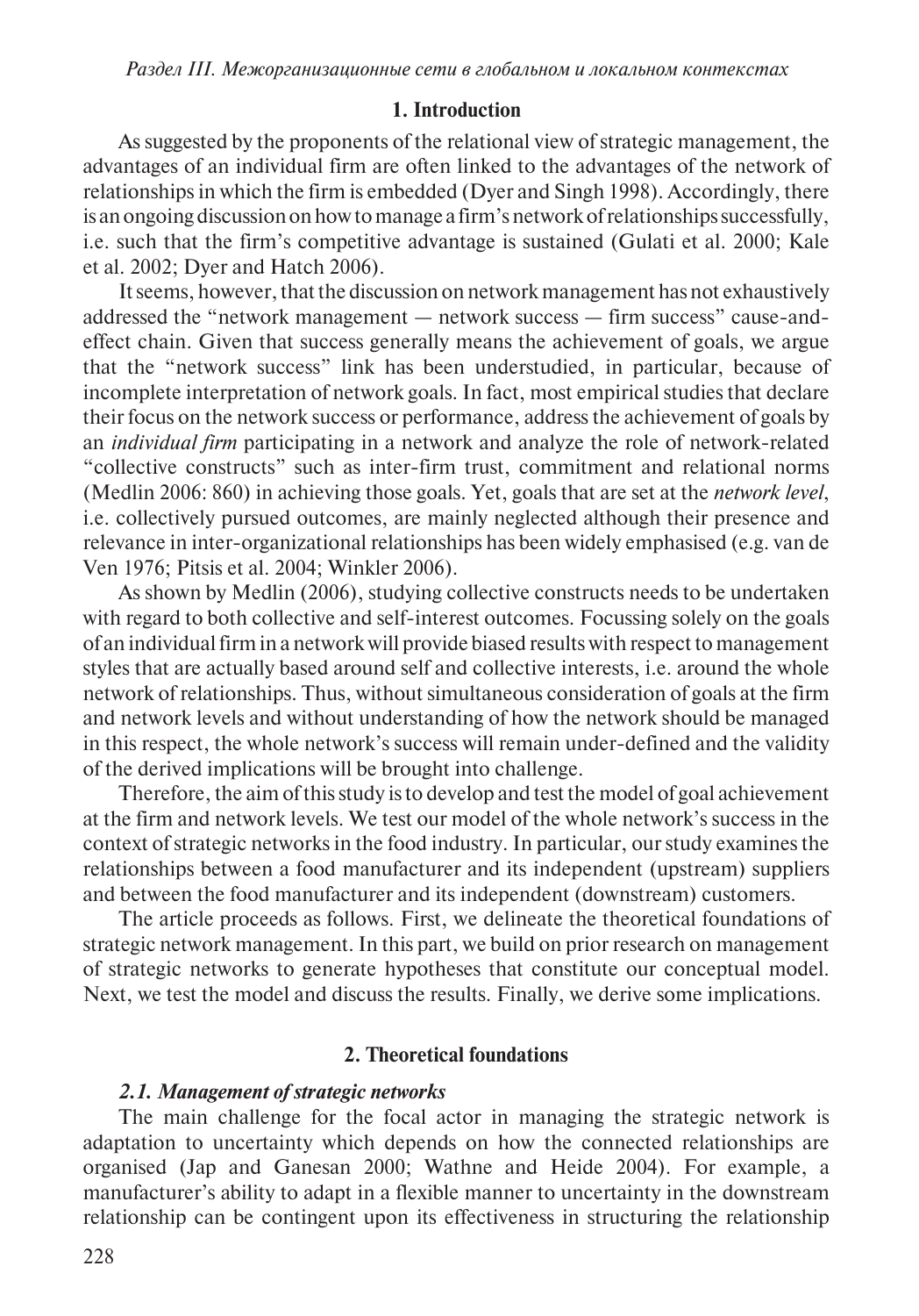with its upstream supplier and vice versa. In this regard, Gulati et al. (2005) have posited that adaptation in the procurement relationship involves fulfilment of the coordination and cooperation tasks. The coordination task is the alignment of actions, i.e. enabling a joint action, whereas the cooperation task is the alignment of interests, i.e. motivation of the exchange parties. Furthermore, Hanf and Dautzenberg (2006) have shown that individual and collective interests as well as individual and collective actions are entwined in strategic networks and, therefore, interests and actions must be aligned at the firm, dyadic and network levels simultaneously.

The strategic management literature has mainly addressed collective strategies in the context of their orientation towards reduction of variation in inter-organizational environment (Bresser and Harl 1986). However, in the strategic network context, collective strategies aim not only to shape the network processes and relationships but also to achieve certain network goals (Sydow and Windeler 1998: 268). In a strategic network in which a focal firm is responsible for the correctness of attributes of the final product (Hanf and Dautzenberg 2006), a collective strategy will be most often goal-oriented.

To exemplify, in 2005, Nestlé has formed its milk powder strategic network in Russia by setting up effective guidelines for managing relationships with suppliers and customers. Following these guidelines, Nestlé has enhanced long-term vertical and horizontal cooperation among the network members to address the issues related to antibiotics, good dairy farming practices, HACCP, organoleptic quality and taste deviations. As a result, rejected milk powder quantities have decreased from 20% to 3% in one year. Nestlé has introduced incentives for farmers to produce quality and avoided  $66$  Million costs that would have resulted from import substitution. Finally, Nestlé has been successful in selling its confectionery and ice cream products in Russia (Nestlé CT Agriculture 2006). In this example, the collective strategy aimed to achieve the food safety and chain quality goals as well as economic goals of Nestlé and its partners who have benefited from meeting the introduced standards. Beyond that, we suggest that a collective strategy may be perceived as a framework of activities to sustain a network's success because it aims at the achievement of network goals. We further describe the dimensions of network success in detail and develop hypotheses on interrelatedness of constructs that compose these dimensions.

### *2.2. Goals of strategic networks*

The entwinement of self and collective interests implies that the success of individual network members is critical to success of the whole network and, conversely, positive outcomes for the whole network contribute to the firm's success. Thus, success of a strategic network will involve the achievement of network members' goals at the firm and network levels. At the firm level, firms are setting their individual goals whereas they are setting collective goals at the network level.

Network-level goals involve a predefined set of outcomes that are shared by all network members and can be achieved only if all network members work together. Although such shared goals have rarely been addressed in empirical analyzes, their achievement can be regarded as the essence of collaboration (Sydow and Windeler 1998; Pitsis et al. 2004). Examples of network-level goals in the include, for example,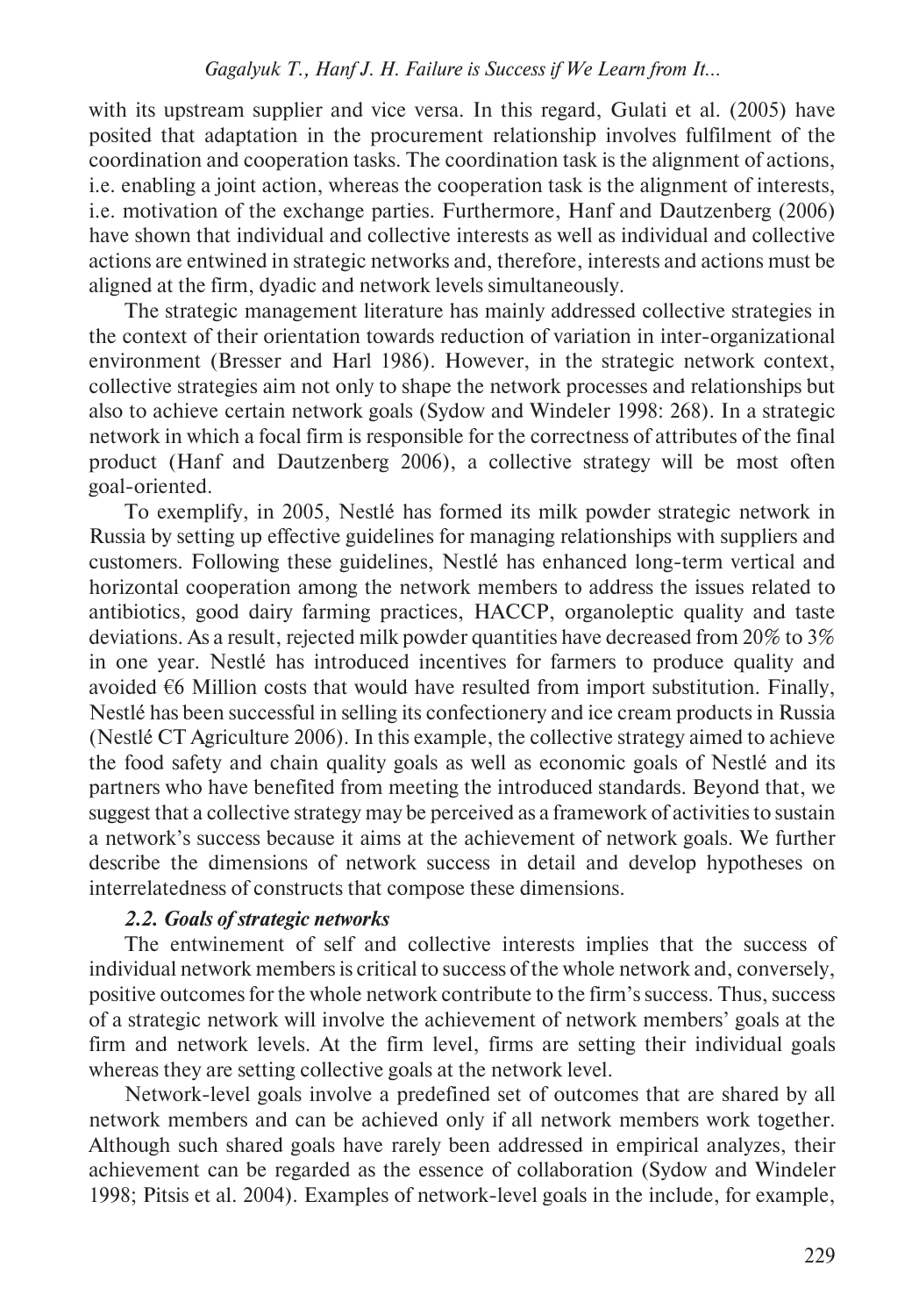food safety and quality aspects addressing primarily the increasing consumers' demands and the risk of food scandals, e.g. goals such as total chain quality, end consumer satisfaction, etc. Resolution of such complex, rather non-pecuniary issues involves tight collaboration of all network members (Hingley 2005). Although network-level goals have to be shared by all network members, in strategic networks they have to be seen as viable and acceptable primarily by the powerful focal firms as was the case in the above example of Nestlé. A strategic network is most often deliberately established by a powerful focal actor, either distributor- or manufacturer-brand owner, who selects appropriate partners to develop products under its brand (Belaya and Hanf 2009).

Additionally, there are *firm-level goals*, i.e. goals which single firms want to achieve for themselves by participating in a network. All in all, we argue that goals of the whole strategic network involve network-level and firm-level goals. The network-level goals are set by the focal actor and are jointly pursued by all the network members. The firm-level goals are set by individual network participants that exert their individual efforts in pursuit of these goals within a given network.

### **3. Goal achievement in strategic networks: hypotheses and conceptual model**

### *3.1. Impact of cooperation and coordination on goal achievement*

One of the objectives of the focal firm is to secure the strategic network from an unplanned dissolution of relationships caused by contradictory forces (Das and Teng 2000: 85). In particular, these contradictory forces are likely to occur in strategic networks wherein most partners are profit-seeking organizations. As emphasised by Eliashberg and Michie (1984: 75), goals pursued by the parties may be one of the chief determinants of the prevailing level of conflict among those parties. We contend that this statement is also valid to address conflict between the firm and network levels because goals at the firm level and at the network level are set by the different network actors. Although conflict can be a stimulant for some positive outcomes, it is widely argued that organizations perform better when there is more goal consensus than conflict (Provan and Kenis 2007). Whereas consensus on goals is not a necessary condition for collaborative action to take place, disagreement among network members may lead to dissolution of relationships even if members' actions are synchronised and produce collective benefits. Given this fact, we suggest that the extent to which disagreements among network members affect the achievement of their goals will depend on how successfully the interests of network members are aligned.

The *alignment of interests* can be regarded as the establishment of good working relationships among the parties. It addresses factors such as the degree of compatibility of firms' cultures and decision-making styles, the convergence of business views, and other organizational characteristics (Ariño et al. 2001). The alignment of interests of the network members facilitates higher levels of relational capital (i.e., prompts trustful relationships, commitment and low levels of conflict among members) so that confidence in the reliability and integrity of the partners is gained (Kauser and Shaw 2004). Thus, the alignment of interests largely facilitates the network members' perception of compatibility of network-level goals with firm-level goals. We therefore hypothesise that: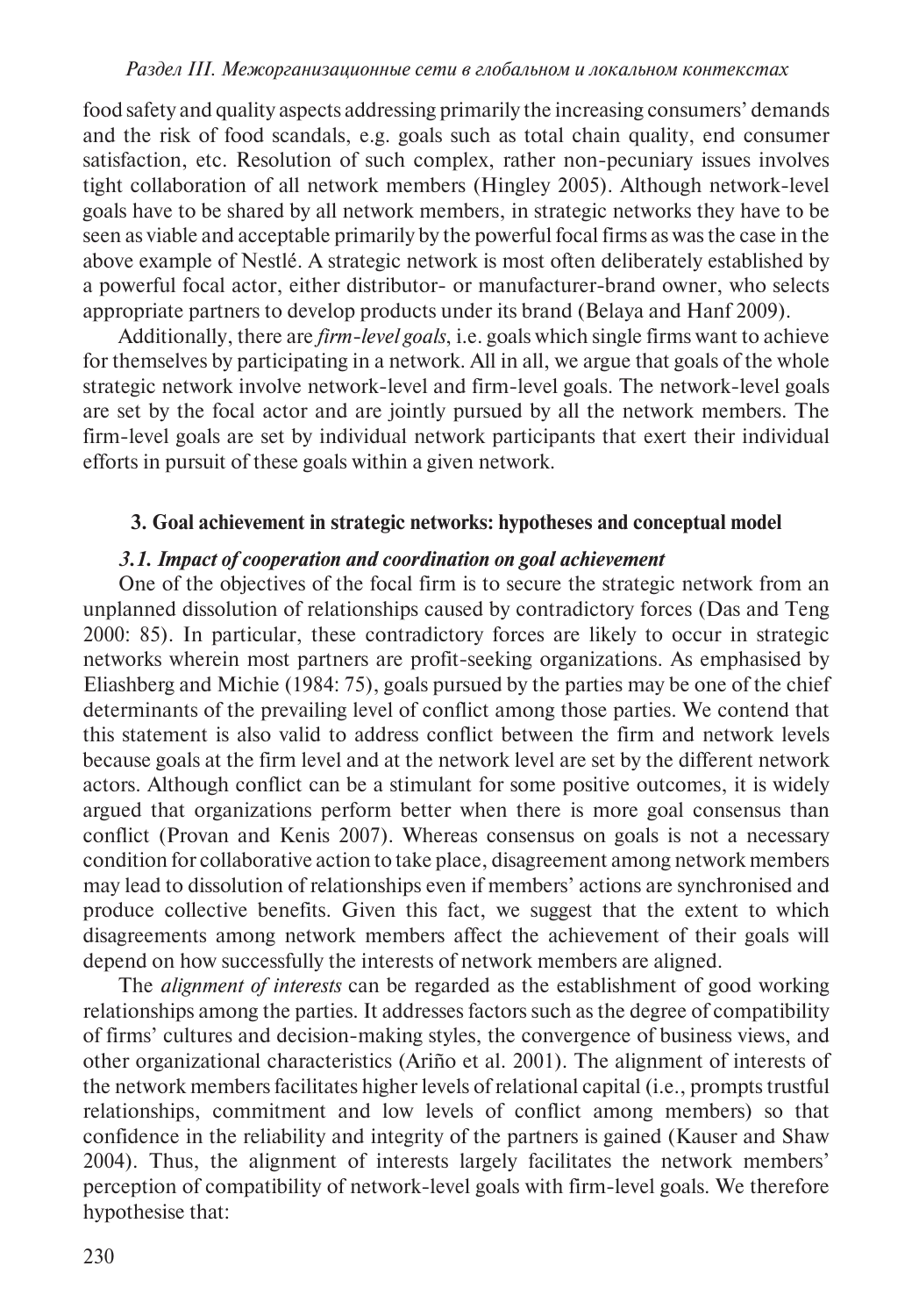*H 1: The alignment of interests has a direct positive effect on the achievement of network-level goals.*

*H 2: The alignment of interests has a direct positive effect on the achievement of firmlevel goals.*

However, a strategic network may fail even if goal conflict is minimised but the network-level and firm-level goals are not achieved due to unsynchronised actions of partners or failure to react in a timely way to requests from each other. Therefore, it is important also to align the actions of network members.

The *alignment of actions* is necessary to implement concerted, joint actions needed to capitalise on the specialised but interdependent activities of partners (Thompson 1967). In the context of strategic networks, the firms need to combine and integrate their resources and knowledge across organizational boundaries to create competitive advantage (Gulati et al. 2000). Consequently, there exists high task interdependence between partners that involves managing a complex and overlapping division of labour, linking their specific activities with each other, and making regular mutual adjustments. In such a situation, the greater the joint efforts taken by the partners to manage their activities, and/or the more a partner becomes involved in activities that are traditionally considered the other's responsibility and vice versa, the greater their ability to compete successfully with the marketplace (Schreiner et al. 2009: 1402). Furthermore, the alignment of actions enables organizations to gather high-quality information about the others and creates strong disincentives for opportunistic behaviour (Sarkar et al. 2001). Accordingly, we hypothesise:

*H 3: The alignment of actions has a direct positive effect on the achievement of network-level goals.*

*H 4: The alignment of actions has a direct positive effect on the achievement of firmlevel goals.*

### *3.2. Impact of network characteristics on cooperation and coordination*

In order to evaluate strategic networks, Gulati et al. (2000) have proposed considering three types of relational characteristics: network structure, network membership, and tie modality. Network structural characteristics describe the overall pattern of relationships in the network. Network member characteristics include the identities, resources, access, and other features of the network actors. Tie modality is the set of institutionalised rules and norms that govern appropriate behaviour in the network (ibid.: 205). Based on the strategic management literature, we draw upon the ideas of Gulati et al. to analyze respective constructs that reveal how the network structure, network member characteristics, and tie modalities affect the achievement of goals of the network.

*Network Structural Characteristics*. Strategic networks consist of a multitude of participating firms. Therefore, the embedded flows of resources and information have to cross various stages, while the involved firms differ widely in size. As a result, strategic networks are highly complex systems and they bear a high risk of failure (Brito and Roseira 2005). Hence, reducing complexity is one of the most important tasks. In particular, the strategic network's management has to consider comprehensively the levels of transparency and interdependence.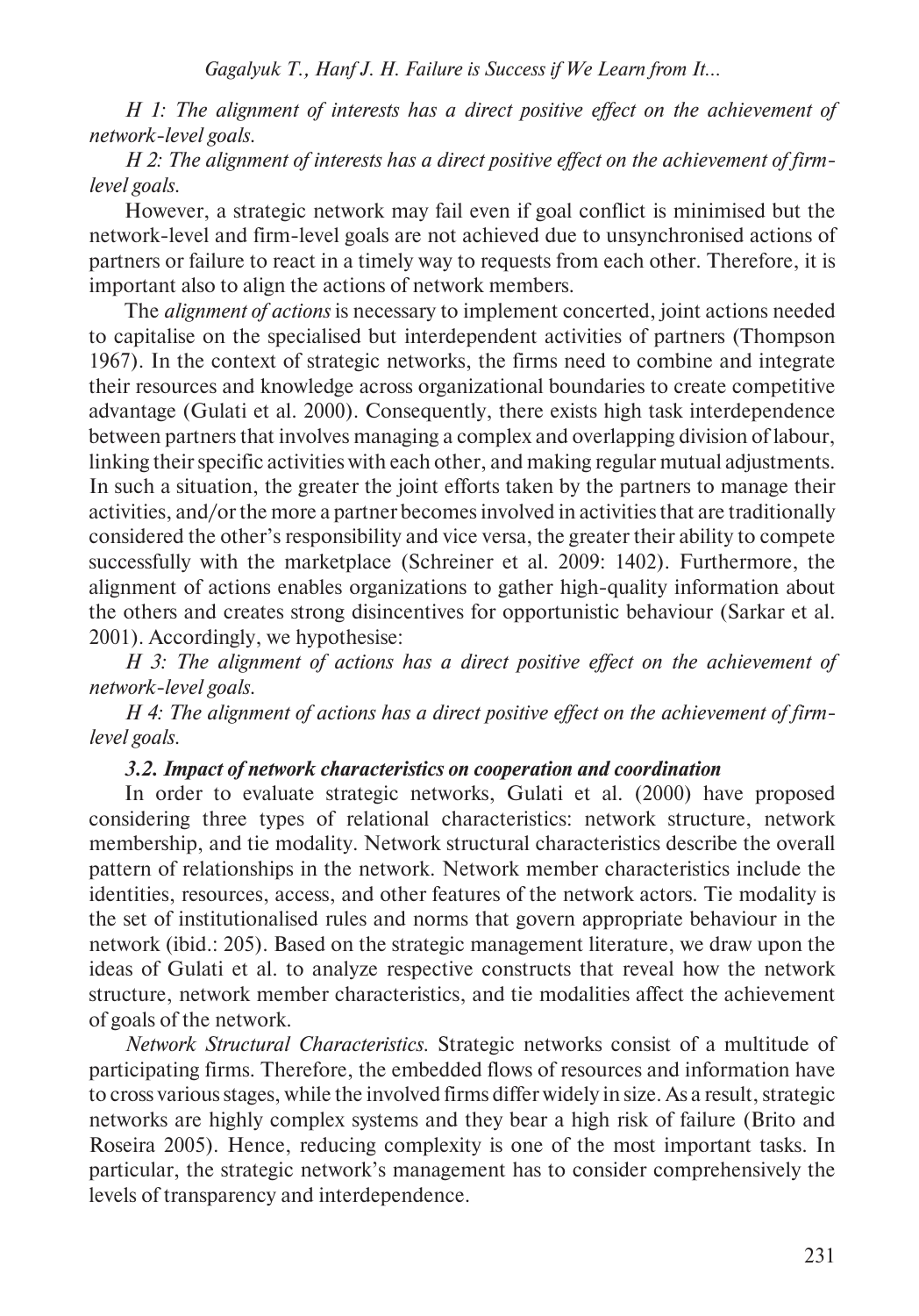*Transparency.* Dyer and Singh (1998) have emphasised the role of transparency in transferring knowledge among partners. Because of the complex nature of strategic networks, their structure is often not made public to all network members, and a feeling of anonymity may appear. Such missing transparency of the network structure increases the probability of free-riding. Transparency is associated with open communication. Therefore, it will be primarily conducive to enabling the partners' knowledge of each other's decision-making styles, and certainty in intentions of each other. We accordingly hypothesise that:

*H 5: Higher levels of transparency have a direct positive effect on the alignment of interests in the whole strategic network.*

*Interdependency* is acknowledged by firms when they join forces to achieve mutually beneficial outcomes (Mohr and Spekman 1994). However, beyond the focal firm's set of first-level contacts, there is normally a limited amount of intentionality possible in terms of coordinating the whole network (Gulati et al. 2000). In this context, higher interdependence between the focal firm's partners and their partners makes it possible that the mechanisms employed by the focal firm to coordinate its direct partners impact on the indirect partners too. Thus, a higher level of organizational and task interdependence among network members is necessary to reduce complexity and alleviate uncertainty about the whole network. Furthermore, higher levels of interdependence among the strategic network members imply that the network functions as a single entity and is characterized by a joint action to achieve the desired goals. Based on these arguments, we hypothesize:

*H 6: Higher levels of interdependence between the focal firm and its direct partners have a direct positive effect on the alignment of actions by the focal firm in the whole strategic network.*

*Network Membership Characteristics*. Research on networks focuses primarily on the interrelationships of firms but single enterprises can be regarded as initial elements of networks because collaborations do not exist without them. Inter-firm collaboration has been widely defined as the means for firms to achieve the ends which would be impossible without working together (van de Ven 1976). Each partner in a network dedicates its unique resources and capabilities which, when combined with partners' resources and capabilities, can create inimitable and non-substitutable value (Dyer and Singh 1998). We therefore express the network membership characteristics by the constructs of firms' complementarities and coordination capabilities.

*Network members' complementarities* create incentives for firms to collaborate (Khanna et al 1998). Collaborations do not inevitably create advantages for the involved firms; instead, especially during their establishment, they absorb resources. Consequently, without the firms' willingness to cooperate, collaboration will not prevail. Thus, firms have to recognise collaboration not as a constraint but as a means to access complementary resources. Furthermore, since strategic networks are formed to last over a long period, complementarities are not only essential at the beginning of collaboration but throughout the whole period. Thus, complementarities in culture and strategies (Park and Ungson 2001) combined with resource complementarities (Dyer and Singh 1998) will be conducive to action alignment among the network members.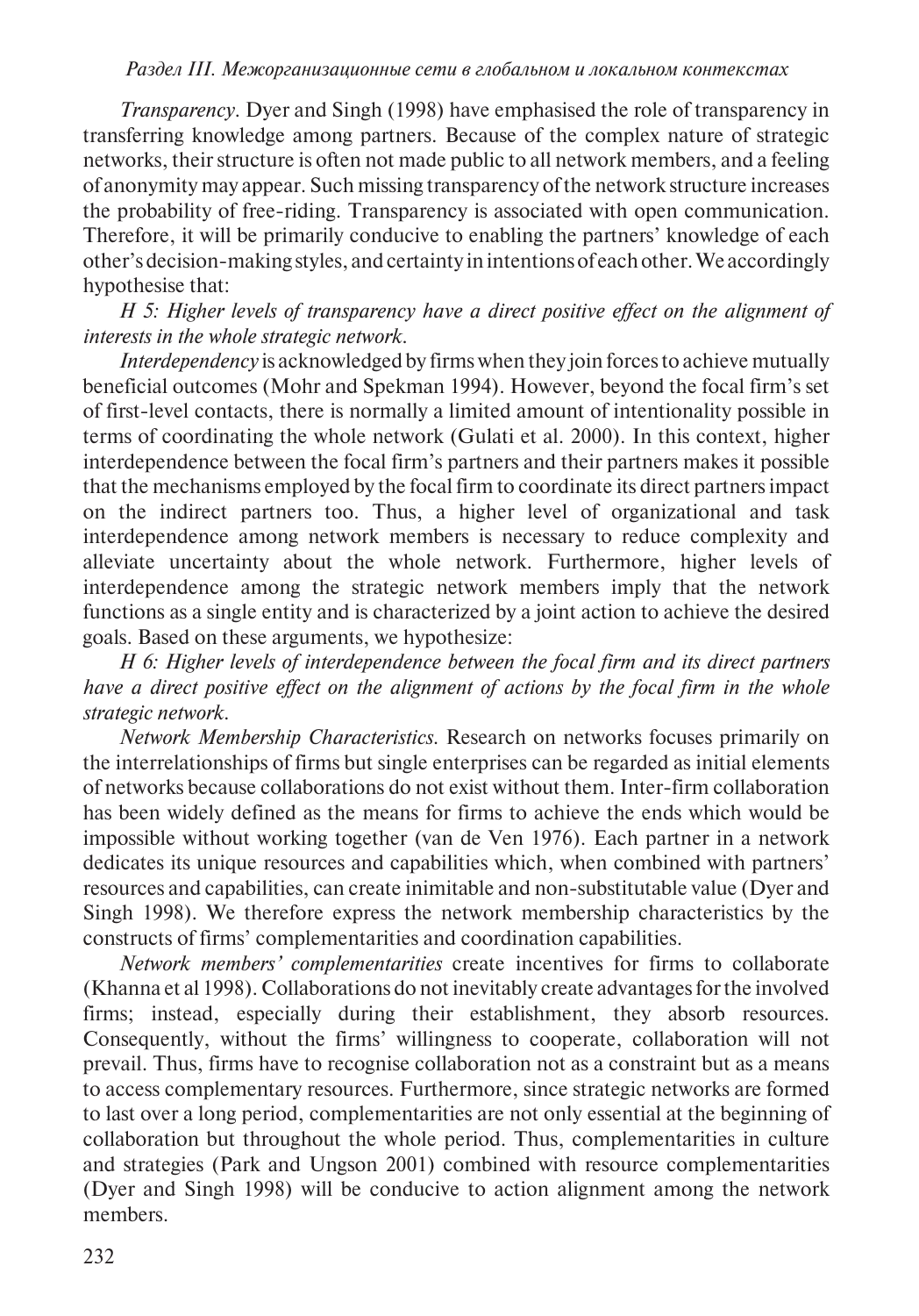## *H 7: Higher levels of complementarity among network members have a direct positive effect on the alignment of actions in the whole strategic network.*

*Coordination capabilities* of firms include the necessary skills and abilities to establish learning routines, build up unique and network-specific knowledge, use modern information technologies, etc. Although collaboration is determined by the complementary abilities of the involved firms, only a part of the firm's strategic resources is synergy sensitive (ibid.). The need for and the explicit knowledge of firm strategies, culture, and values differ with the firm size, i.e. the network members' understanding of strategic management differs. Additionally, the core competencies and resources of the involved firms often differ, precluding additional rents from collaboration (Dyer and Hatch 2006). Therefore, coordination capabilities involve the ability to identify and build consensus about task requirements in a given network (Schreiner et al. 2009). To this effect, higher coordination capabilities of the network members gives rise to the potential to enhance their concerted action (ibid.). As a result, we hypothesise:

*H 8: Higher levels of coordination capabilities of the strategic network's members have a direct positive effect on the alignment of actions in the whole network.* 

*Tie Modalities*. The nature of the relationships in a network could be either collaborative or opportunistic, setting the tone for the form of interactions among the actors as either benign or rivalrous (Khanna et al. 1998). Whereas we acknowledge that the ultimate tie modalities will be reflected by the extent of interest alignment, it is important to clarify how inherent distinctions among actors are smoothed to preclude the negative consequences of relationships. As is known, in today's procurement relationships, more and more specific investments must be made. Such investments create the chance for the other party to renegotiate the terms of the deal (David and Han 2004). To overcome problems of opportunistic behaviour by the network members, some scholars pose that it is feasible to exert power (Hingley 2005), others recommend managers to employ trustbased enforcement mechanisms (Dyer and Singh 1998). Furthermore, several studies emphasise that the use of non-coercive power (e.g., rewards, recommendations, etc.) has a positive impact on the relationships while the use of coercive power (e.g., punishment, threats, etc.) negatively affects the relationships (Payan and McFarland 2005; Leonidou et al. 2008). We verify these suggestions by analyzing the effects of *trustful relationships* and *non-coercive power* on the alignment of interests.

*H 9: Higher levels of trustful relationships among the strategic network's members have a direct positive effect on the alignment of interests in the whole network.*

*H 10: Higher levels of use of non-coercive power by the focal firm have a direct positive effect on the alignment of interests in the whole strategic network.*

#### **4. Methodology**

This section explains the survey design, the operationalization of variables, and the statistical procedure used to analyze the data.

#### *4.1. Survey design*

To test the model, data was collected from branded food manufacturers in Ukraine from September 2009 to November 2009. We assume a branded food manufacturer to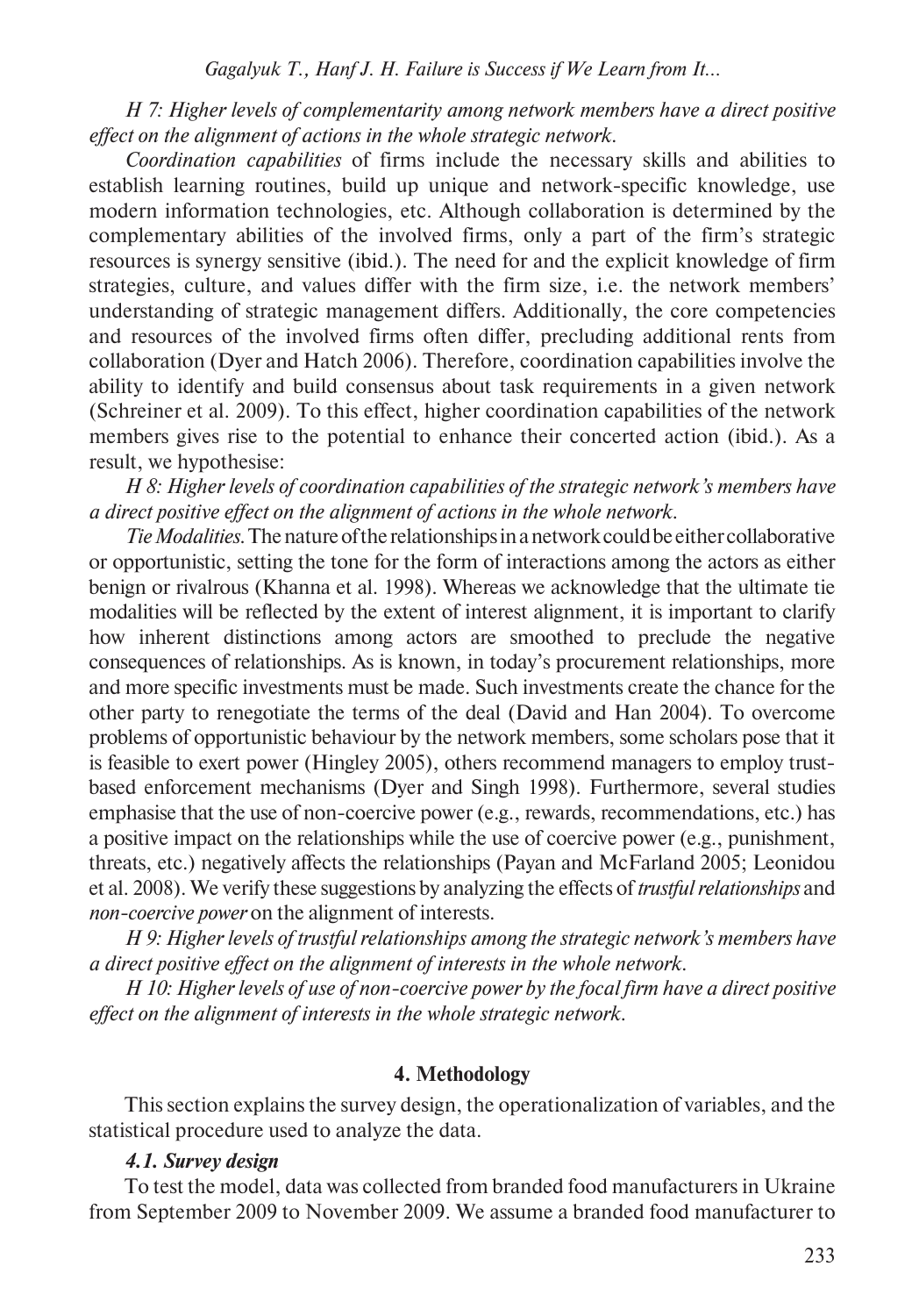be a focal company in a network of firms that work together to bring the branded product to the market. The branded food manufacturer is responsible for the attributes of the branded product and, therefore, is knowledgeable about the network to a large extent. The database of the firms was obtained from the locally based market research company. Totally, 359 firms comprised the database\*.

A questionnaire was designed based on a review of literature on variables such as strategic partnership, supply chain and strategic alliance performance (see Appendix for operationalization of latent variables). Then, the questionnaire was pretested with five food chain specialists. The specialists included buying and quality managers of the international food retailers, CEO of the international standardization bodies and a CEO of a non-governmental organization active in the food business. The respondents were asked to make their comments on the order of questions, wording and format of the questionnaire. Their feedback was considered to modify the questionnaire.

Telephone interviews were used for data collection. Of 359 branded food manufacturing companies, 101 interviews with both purchasing and sales managers of the top (i.e. strategic) level were conducted (28 % response rate). Each interview lasted about 20 minutes on average.

## *4.2. Measures*

Apart from the literature on performance of supply chains, strategic alliances, strategic partnerships and inter-organizational relationships, we used the results of the pretest in the German specialized fish retail sector to develop the corresponding measures for the variables included in the model.

In each case, a four-point scale was employed. We used a four-point scale to make the respondents to choose one way or another. This is in order to avoid the social desirability bias, arising from respondents' desires to 1) please the interviewer or 2) appear helpful or 3) not be seen to give what they perceive to be a socially unacceptable answer (Garland 1991)\*\*.

### *4.3. Path analysis*

To test the model, we used the Partial Least Squares (PLS) technique for Structural Equation Modelling using the SmartPLS software 2.0.1 (Henseler et al. 2009). Our decision to use PLS was based on its advantages compared to other techniques, i.e., the possibility to analyze small size samples in the absence of distribution assumptions. PLS involves analysis of two forms of variables, i.e., the latent and manifest variables. Manifest variables that make no significant contributions to the respective latent variables are progressively removed and the analysis is repeated until all the manifest variables are significant (Gyau and Spiller 2009).

<sup>\*</sup> At time of interviews, there were 627 branded food manufacturing companies in Ukraine.

<sup>\*\*</sup> The questionnaire included a "don't know" option to identify whether the respondents are aware of concrete issues raised in the questionnaire. The "don't know" answers were then coded as missing values (Schweikert 2006).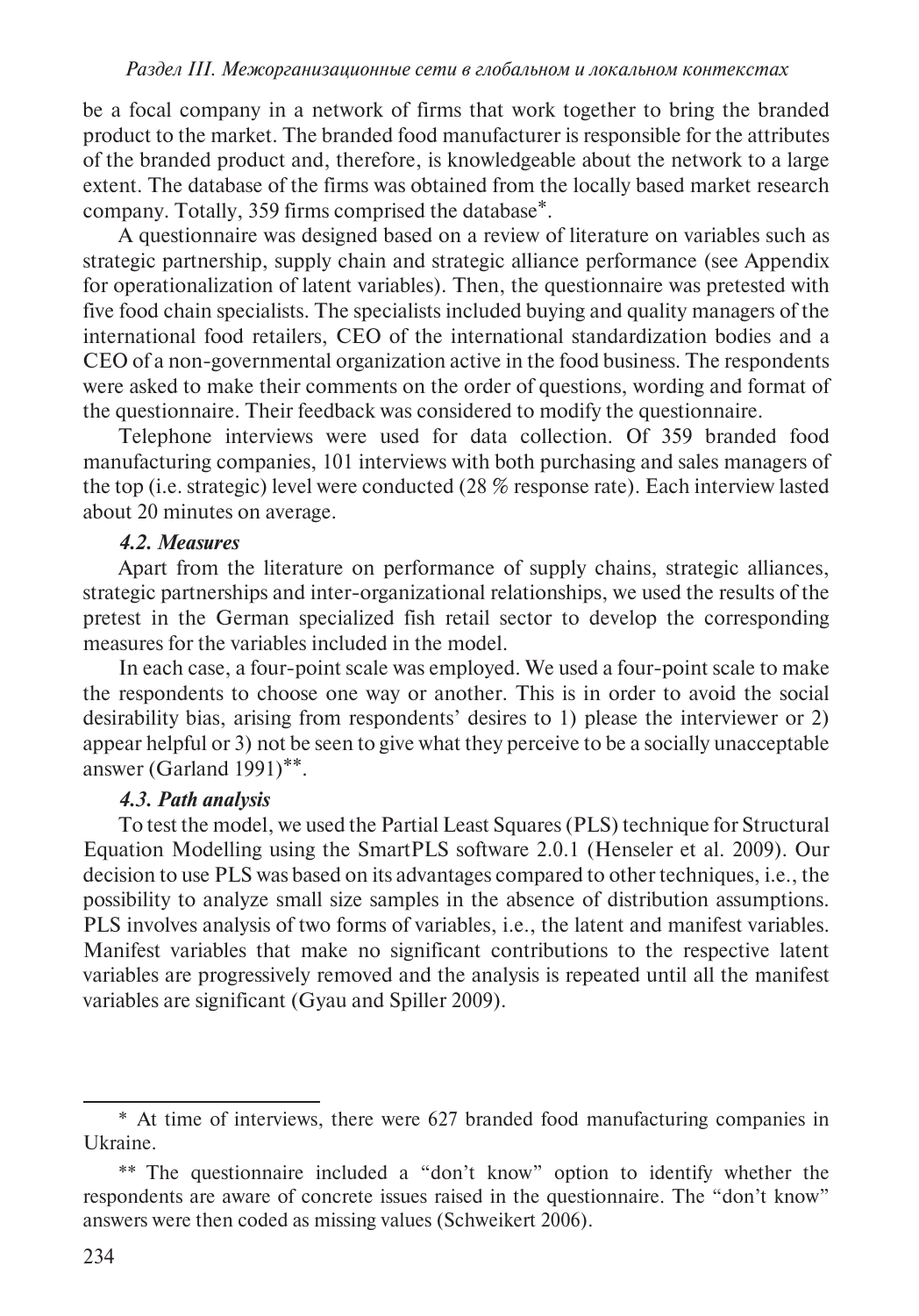## **5. Results**

In this section, we test the model and present the estimated results.

### *5.1. Testing the measurement model*

The fit of the model in PLS is evaluated with regard to the structural (inner) and the measurement (outer) models. Individual item reliabilities and convergent validity of the model provide information about the fit of the measurement (outer) model. The individual item reliabilities are evaluated via the factor loadings of the items on their constructs. According to Hair et al. (1998), an item is considered insignificant and removed from the model if its factor loading is less than 0.4. Based on this criterion, the measurement model generally demonstrates a good fit. In particular, the construct of network-level goals demonstrates high reliability and validity of the items. Of the 48 items used to operationalize the latent variables in the model, seven were removed.

We also calculated the composite reliability index to assess convergent validity (Gyau and Spiller 2009). Because all the composite reliability indices are above 0.7, we retained all the constructs in the analysis.

The convergent validity was estimated by calculating the average variance extracted (AVE) scores. The recommended threshold of 0.5 (Bagozzi and Yi 1988) was exceeded for all the constructs indicating that the chosen indicators are explained by their respective constructs.

### *5.2. Testing the structural model*

The fit of the structural (inner) model was evaluated by the discriminant validity criterion which means that every construct is significantly different from the others. The first way to analyze discriminant validity is a comparison of item loadings and cross loadings. If all loadings are higher than cross loadings, then the construct significantly differs from the others. The results of the comparison of loadings of the remaining items with the cross loadings indicate a good fit of the structural model.

The structural model was evaluated based on the  $R<sup>2</sup>$  and the significance of the path coefficients. The variances explained  $(R^2)$  for each of the endogenous variables were as follows: achievement of network-level goals 0.542, achievement of firm-level goals 0.199, alignment of interests 0.305, and alignment of actions 0.237 (see numbers within the ellipses of respective constructs in Figure 1). Considering the complexity of the research model, the results are indicating a good fit. Rather low  $R<sup>2</sup>$  values for the achievement of firm-level goals and the alignment of actions can be caused not only by the complex nature or manifold determinants of these constructs but also by some inconsistency of the operationalization of these constructs.

We have used bootstrap method with 200 re-sampling to define significance of the path coefficients. The path coefficients and their significance based on t-values at the p<0.05 level are also shown in Figure 1. Based on this criterion, we verified seven out of the ten hypotheses that were formulated. Specifically, the hypotheses H2 and H7 could not be accepted because the contribution of the constructs of alignment of interests and level of complementarities was insignificant. Additionally, the hypothesis H6 was rejected due to the unexpected sign. We discuss the results in the next section.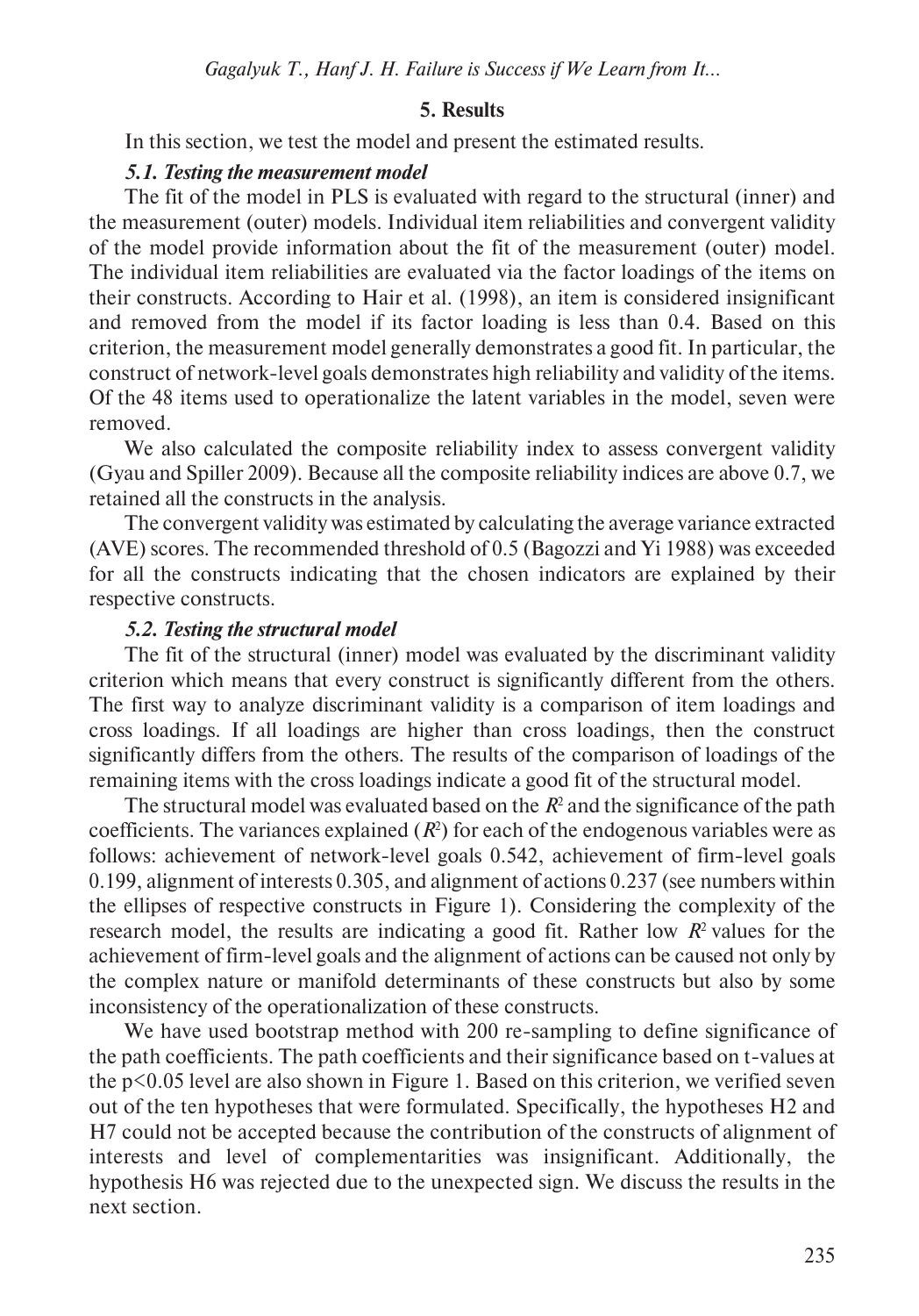## **6. Discussion and conclusion**

## *6.1. Discussion of the results*

The results support the vast majority of our theoretical suppositions. In particular, the achievement of network-level goals is to a large extent explained by how properly both cooperation and coordination problems are solved. This finding underscores the strategic value of viewing strategic network management as a multifaceted construct that consists of cooperation and coordination elements at the different levels. In particular, the alignment of actions has a strong and significant effect emphasizing the role of a joint and responsive action in achieving collective goals.

The results also show unexpected findings enabled by the PLS property to analyze all the relationships in the model simultaneously. The alignment of interests has a *small* positive effect on the achievement of firm-level goals of the network members\*. Importantly, this result contradicts the findings of the strategic management scholars, e.g. Mentzer et al. (2000), Gulati et al. (2005), Gottschalg and Zollo (2007) and others who have observed large positive effects of interest alignment on the achievement of individual firm's goals. We explain this contradiction by the expanded theoretical focus from the dyadic level to the network level, i.e. by the presence of network-level goals in the model. In the dyadic context, it is difficult to recognise the other connected relationships of the same network and, thus, to make complete conclusions about how the relationships should be organised. On account of this, our results show that the focal firm's efforts to align the interests in both downstream and upstream relationships have not much effect on the achievement of the individual firm-level goals of buyers and suppliers. The presence of network-level goals "distracts" the effect of the alignment of interests from the achievement of firm-level goals.

In this context, one should consider that the suppliers in the Ukrainian agri-food business often exhibit high levels of general cooperativeness regardless of the economic feasibility of cooperation. The focal firms, i.e. branded food manufacturers can use this condition to align the interests of the suppliers such that the achievement of firm-level goals of the suppliers is complicated. For example, they can require relationshipspecific investments for establishment of sufficient infrastructure that makes it problematic for the suppliers to obtain profits from the relationships in the short run.

Furthermore, one has to take into account that the small effect of interest alignment on the achievement of firm-level goals appears if one simultaneously analyzes the effect of the alignment of actions. In our model, the alignment of actions has a significant positive effect on the achievement of firm-level goals. Thus, the hypothesis H4 is supported, indicating that the joint action as a collective construct is closely linked to individual constructs in business relationships (Medlin 2006). This implies that the

<sup>\*</sup> Cohen (1988) proposes to evaluate the criterion of effect size for each effect in the path model. The effect size  $f^2$  is calculated as the increase in  $R^2$  relative to the proportion of variance of the endogenous latent variable that remains unexplained:  $f^2 = (R^2_{induced} R^2_{\text{excluded}}$ ) / (1 –  $R^2_{\text{included}}$ ). Values of 0.02, 0.15, and 0.35 signify small, medium, and large effects, respectively. To be able to better explain the effect of the alignment of interests on the achievement of firm-level goals, we have calculated its size:  $f^2 = (0.542 - 0.479) / (1 (0.542) = 0.14$ . The value of  $f^2 = 0.14$  indicates a small effect.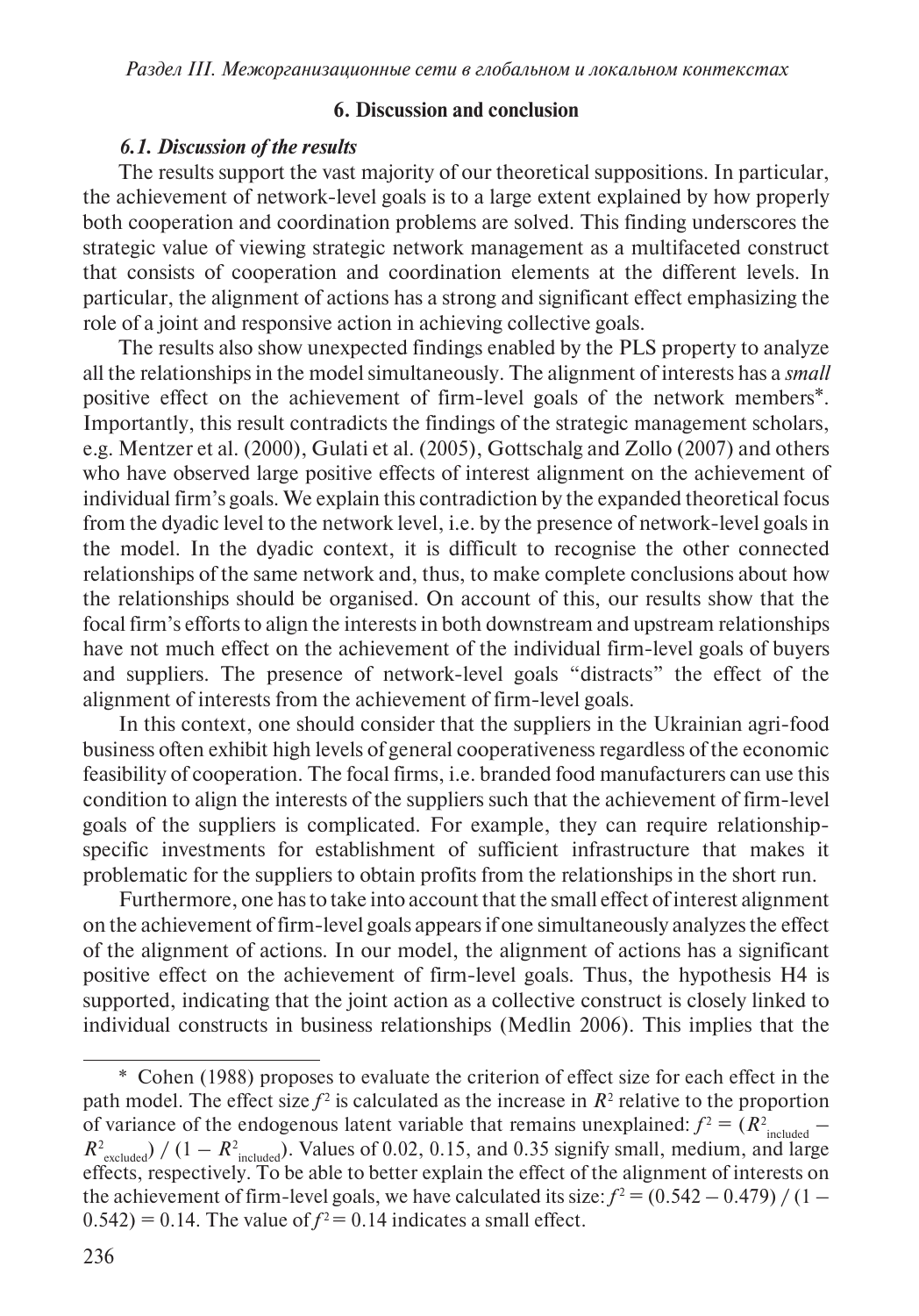successful strategic network has beneficial outcomes also at the firm level of suppliers and customers, although the respective effect (see path coefficients in Figure 1) is weaker at the firm level than at the network level.

Overall, the results of testing the hypotheses H1-H4 demonstrate that cooperation and coordination have larger effects on the achievement of network-level goals than of firm-level goals\*. This conclusion contradicts the perceptions of strategic network management by many top managers today. One can observe the contradiction by the example of the McKinsey's Global Supply Chain Survey (McKinsey & Company 2008). The results of this survey demonstrate that managers reasonably consider the improvement of economic efficiency, i.e. cost reduction, as one of the major goals in supply chains. However, the other strategic goals managers define as most important for their supply chains can be regarded either as firm-level goals, e.g. reducing the company's carbon footprint, or as management tasks *per se*, i.e. improving customer service, improving reliability of supply chain, etc. In this context, one has to admit that managers are to a great extent affected by the necessity to report about "successful numbers" to the corporate planners of their firms. As a result, managers often have to deal with conflict between firm-level goals in strategic networks and the corporate goals of their firms. This often leads to a distorted understanding of strategic network management.

Another result can be also regarded as surprising. The alignment of actions is negatively affected by higher levels of interdependence and, thus, the hypothesis H6 is rejected. Although interdependence is usually addressed as enabler of collaboration (Doz et al. 2000; Schreiner et al. 2009), it is evident that the focal companies find higher dependence on the partners as unfavourable and try to have enough opportunities to substitute their partners. In this context, one has to take the specifics of the research setting into account. The result of hypothesis H6 indicates that the issue of supplier and customer compliance is still severe in the Ukrainian agri-food business. Despite the wide scope of vertical coordination practices, the business environment in Ukraine is highly volatile with persisting infrastructural problems. This precludes interlocking of the actions of network members needed to capitalise on the specialised but interdependent activities. At the same time, the situation can be quite different in stable business environments where companies are not afraid of engaging in supportive action, establishing necessary routines, and making mutual adjustments on the distribution of tasks.

The hypothesis H5 addressed the effect of another network structural characteristic, transparency, on the alignment of interests. The hypothesis has been accepted, implying that higher levels of transparency have a significant positive effect on the alignment of interests. This result is consistent with the findings of Deimel et al. (2008)

<sup>\*</sup> The results, however, must be accepted with some caution as we surveyed only focal firms. For example, the focal firm's suppliers or buyers could have expressed different opinions about satisfaction with achievement of their firm-level goals (Kim et al. 1999; Emiliani 2003). This limitation is caused by the strategic network approach we followed in the study by assuming that the focal firm is concerned with the management of the network and is, therefore, knowledgeable about goals pursued through the network.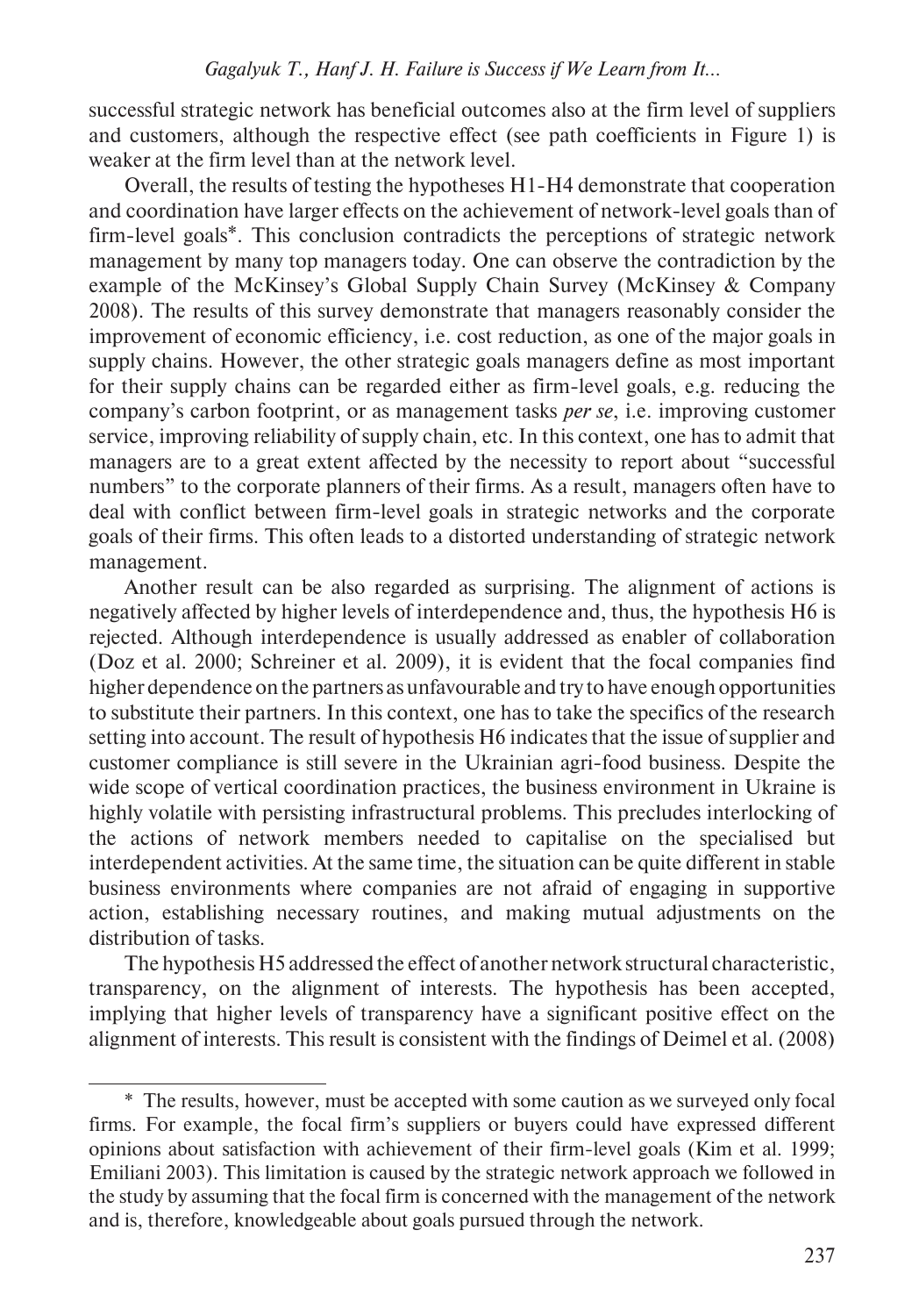*Раздел iii. Межорганизационные сети в глобальном и локальном контекстах*



*Figure 1. Results of the model testing*

who have revealed that high levels of transparency are associated with partner commitment. Although the surveyed focal companies belong to the different sectors which, accordingly, exhibit (and often require) different levels of transparency, the issue of transparency in the strategic network has to be addressed strategically given its importance for the transfer of valuable knowledge and preclusion of free-riding (Dyer and Singh 1998).

Besides, interest alignment is subject to significant positive effects by higher levels of trustful relationships and non-coercive power as proposed by hypotheses H9 and H10, respectively. These results are consistent with the findings of earlier research if considered both separately and simultaneously. For example, Handfield and Bechtel (2002) have shown that trustful relationships have a significant effect on partner responsiveness, whereas Leonidou et al. (2008) have found that the exercise of noncoercive power is negatively related to conflict in inter-firm working relationships.

The remaining hypotheses (H7 and H8) proposed that network members' complementarities and higher levels of coordination capabilities, respectively, have a direct positive effect on coordination. Only the latter of these constructs has a significant influence on the alignment of actions. The reason why high levels of complementarities have no significant effect can be of statistical nature. There is some inconsistency in operationalization of the latent construct: the manifest variables of the strategic fit between the focal company and its suppliers and customers have very low loadings on the construct. Another reason can be the fact that strategic networks represent welldefined value systems (Möller et al. 2005) where firms possess complementary resources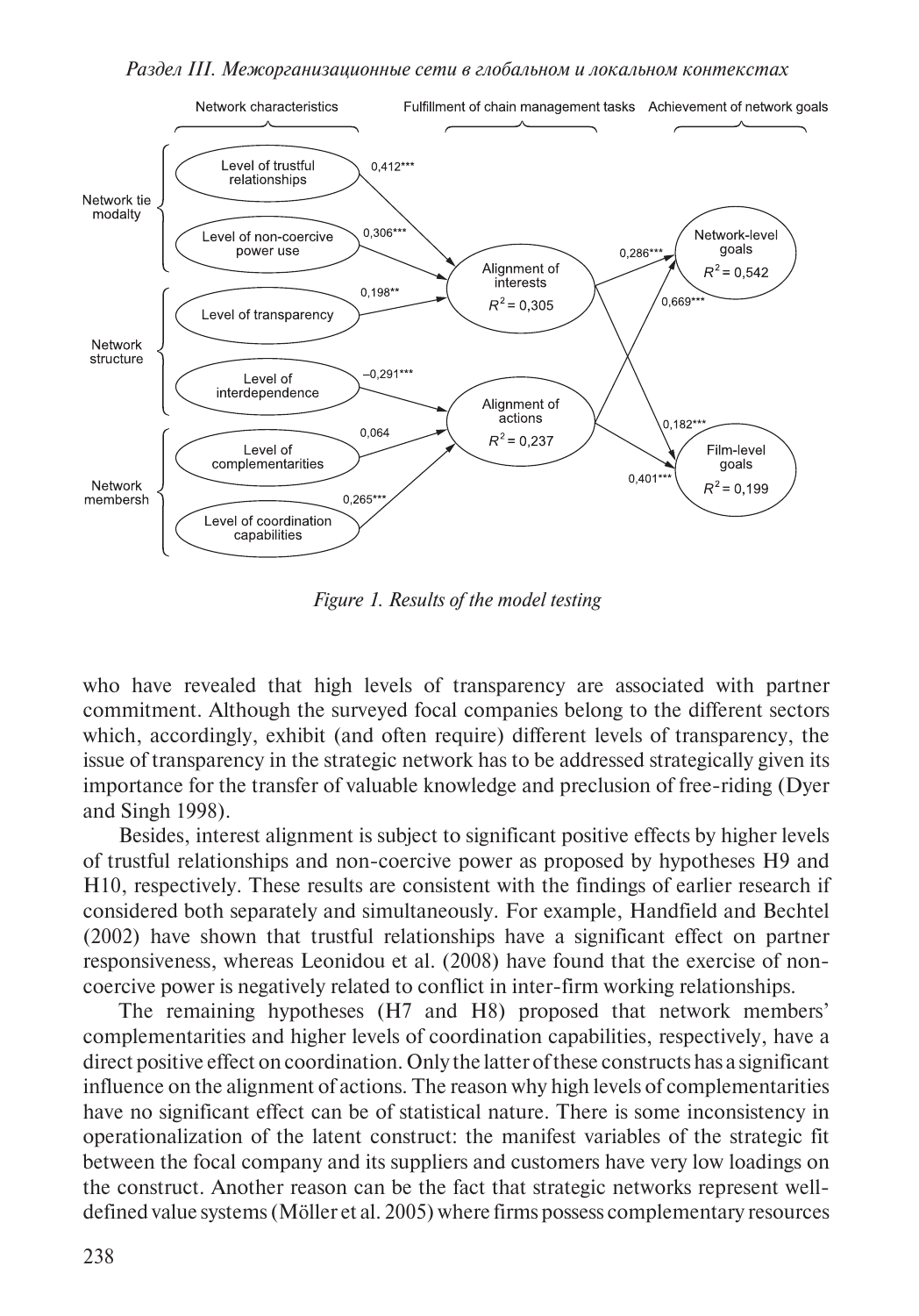and perform complementary tasks. The strategic complementarity (Dyer and Singh 1998: 668) between network members is, thus predefined, implying that the existing complementarities are well-known to members and can have only minor effect on the alignment of actions.

#### *6.2. Concluding remarks*

Two general conclusions can be made based on the results of empirical analysis. First, network-level goals must be considered alongside firm-level goals in strategic networks. They are subject to large effects on the part of cooperation and coordination and have to be of particular interest for focal firms that are responsible for the development and implementation of collective strategies.

Second, strategic networks in the Ukrainian agri-food business require modification of the "imported" management concepts. The analysis of the hypothesised relationships in our model reveals that the investigated strategic networks (the active sample of 101 respondents of 627 branded food manufacturers in Ukraine in total) are characterised by a negative effect of higher interdependence among members on the alignment of their actions. This finding can be explained by the high volatility of the business environment and infrastructural problems (Gagalyuk and Hanf 2009). Additionally, there might be a lack of capabilities by focal firms with regard to capturing the whole strategic network in order to address the existing interdependencies as an issue at the network level of analysis.

## **References**

*Ariño A., de la Torre J., and Ring P.S*. Relational quality: managing trust in corporate alliances // California Management Review. 2001. Vol. 44. Pp. 109–131.

*Bagozzi R. and Yi Y*. On the evaluation of structural equation models // Journal of Academy of Marketing Science. 1988. Vol. 13. Pp. 989–1006.

*Belaya V. and Hanf J.H.* The two sides of power in business-to-business relationships: implications for supply chain management // Marketing Review. 2009. Vol. 9. Pp. 361–381.

*Bresser R.K.F. and Harl J.E*. Collective strategy: vice or virtue? // Academy Management Review. 1986. Vol. 11. Pp. 408–427.

*Brito C. and Roseira C*. A model for understanding strategic networks // Journal of Chain and Network Science. 2005. Vol. 5. Pp. 55–63.

*Cohen J.* Statistical power analysis for the behavioral sciences (2<sup>nd</sup> ed.). Hillsdale: Lawrence Erlbaum Associates, NJ, 1988.

*David R.J. and Han S.-K.* A systematic assessment of empirical support for transaction cost economics // Strategic Management Journal. 2004. Vol. 25. Pp. 39–58.

*Das T.K. and Teng B.-S*. Instabilities of strategic alliances: an internal tensions perspective // Organization Science. 2000. Vol. 11. Pp. 77–101.

*Deimel M., Frentrup M and Theuvsen L*. Transparency in food supply chains: empirical results from German pig and dairy production // Journal of Chain and Network Science. 2008. Vol. 8. Pp. 21–32.

*Doz, Y.L., Olk P.M. and Smith Ring P*. Formation processes of R&D consortia: which path to take? Where does it lead? **//** Strategic Management Journal. 2000. Vol. 21. Pp. 239–266.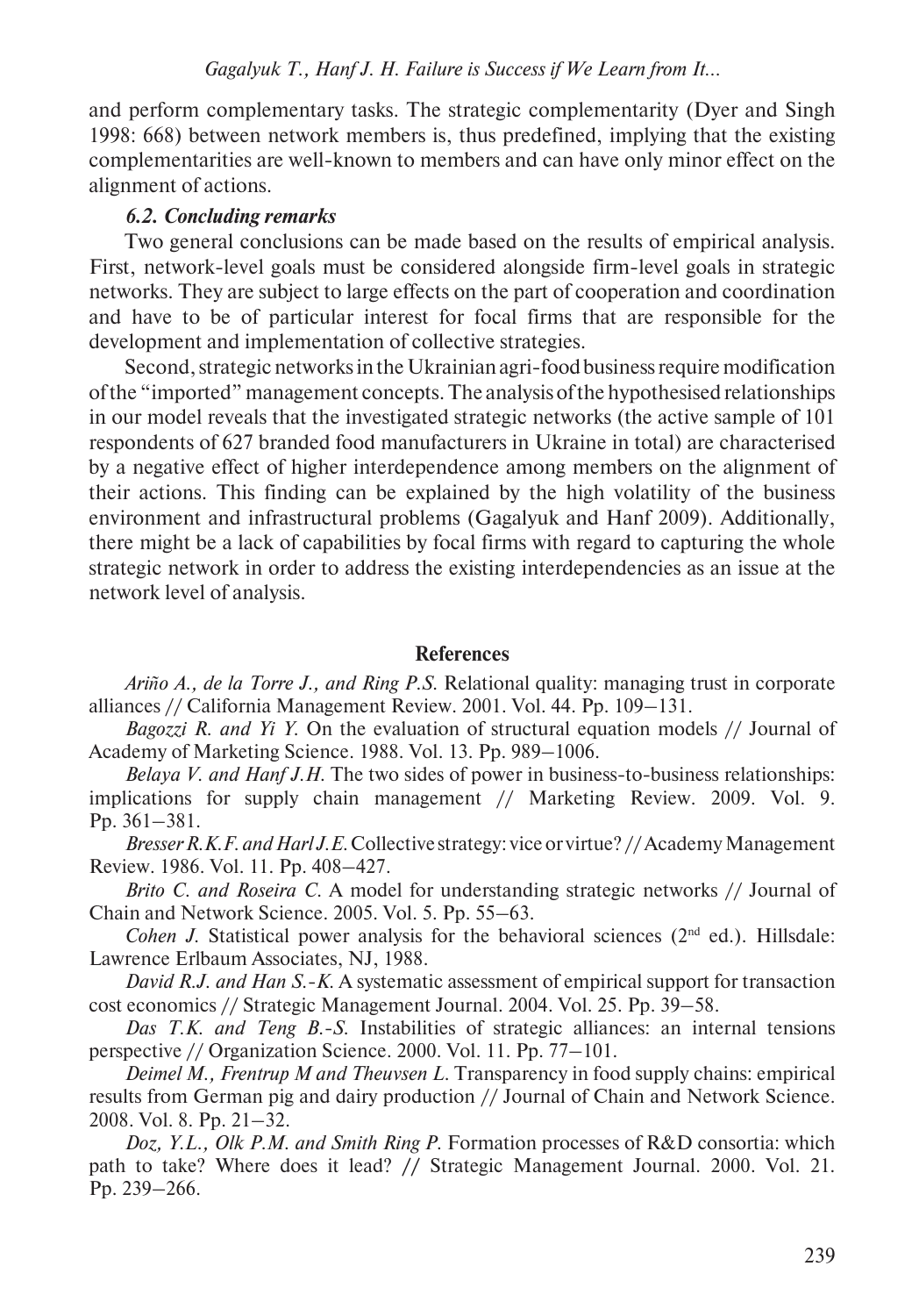*Раздел iii. Межорганизационные сети в глобальном и локальном контекстах*

*Dyer J.H. and Singh H*. The relational view: cooperative strategy and sources of interorganizational competitive advantage // Academy of Management Review. 1998. Vol. 23. Pp. 660–679.

*Dyer J.H. and Hatch N.W*. Relation-specific capabilities and barriers to knowledge transfers: creating advantages through network relationships // Strategic Management Journal. 2006. Vol. 27. Pp. 701–719.

*Eliashberg J. and Michie D.A*. Multiple business goals sets as determinants of marketing channel conflict: an empirical study // Journal of Marketing Research. 1984. Vol. 21. Pp. 75–88.

*Emiliani M.L.* The inevitability of conflict between buyers and sellers // Supply Chain Management: An International Journal. 2003. Vol. 8. Pp. 107–115.

*Gagalyuk T. and Hanf J.H*. Impact of retail internationalization on agribusiness: the case of Ukraine // Journal of East-West Business. 2009. Vol. 15. Pp. 96–118.

*Garland R*. The Mid-Point on a Rating Scale: Is it desirable? // Marketing Bulletin. 1991. Vol. 2. Pp. 66–70.

*Gottschalg O. and Zollo M*. Interest alignment and competitive advantage // Academy of Management Review. 2007. Vol. 32. Pp. 418–433.

*Gulati R., Lawrence P.R. and Puranam P*. Adaptation in vertical relationships: beyond incentive conflicts // Strategic Management Journal. 2005. Vol. 26. Pp. 415–440.

*Gulati R., Nohria N. and Zaheer A*. Strategic Networks // Strategic Management Journal. 2000. Vol. 21. Pp. 203–216.

*Gyau A. and Spiller A*. An integrated model of buyer-seller relationship performance in agribusiness: the partial least squares approach // Journal of Chain and Network Science. 2009. Vol. 9. Pp. 25–41.

*Hair J., Anderson R. and Black W*. Multivariate data analysis. Prentice Hall, Upper Saddle River, NJ, USA, 1998.

*Handfield R.B. and C. Bechtel*. The role of trust and relationship structure in improving supply chain responsiveness // Industrial Marketing Management. 2002. Vol. 31. Pp. 367–382.

*Hanf J.H. and K. Dautzenberg*. A theoretical framework of chain management // Journal of Chain and Network Science. Vol. 6. Pp. 79–94.

*Henseler J., Ringle C.M. and Sinkovics R.R*. The use of partial least sqaures path modeling in international marketing // Advances in International Marketing. 2009. Vol. 20. Pp. 277–319.

*Hingley M.K*. Power to all our friends? Living with imbalance in supplier-retailer relationships // Industrial Marketing Management. 2005. Vol. 34. Pp. 848–858.

*Jap S.D. and Ganesan S*. Control mechanisms and the relationship life cycle: implications for safeguarding specific investments and developing commitment // Journal of Marketing Research. 2000. Vol. 37. Pp. 227–245.

*Kale P., Dyer J.H. and Singh H*. Alliance capability, stock market response and longterm alliance success: the role of the alliance function // Strategic Management Journal. 2002. Vol. 23. Pp. 747–767.

*Kauser S. and Shaw V*. The influence of behavioural and organizational characteristics on the success of international strategic alliances // International Marketing Review. 2004. Vol. 21. Pp. 17-52.

*Kim B., Park K. and Kim T*. The perception gap between buyer and suppliers in the semiconductor industry // Supply Chain Management: An International Journal. 1999. Vol. 4. Pp. 231–241.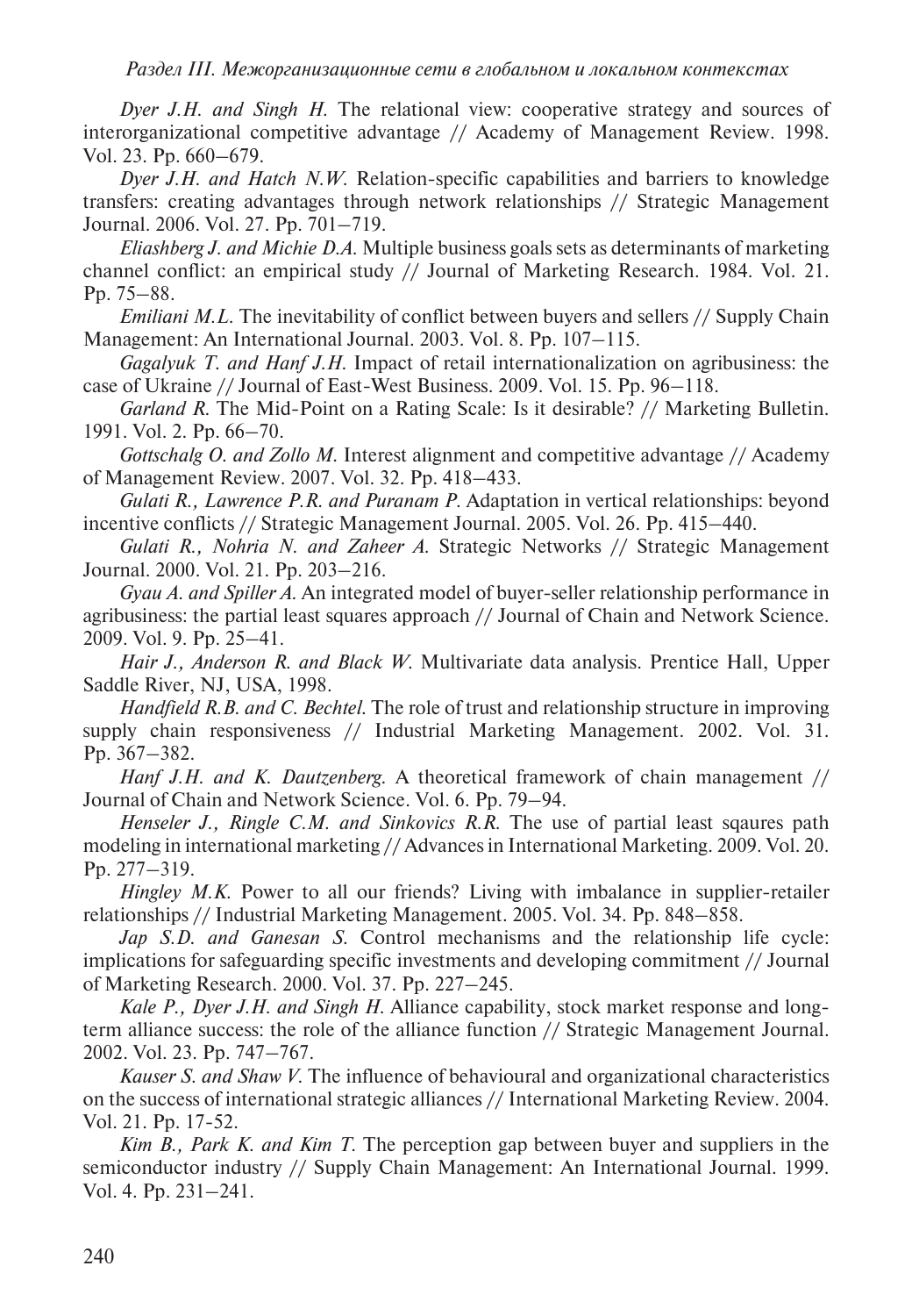*Leonidou L.C., Talias M.A. and Leonidou C.N*. Exercised power as a driver of trust and commitment in cross-border industrial buyer–seller relationships // Industrial Marketing Management. 2008. Vol. 37. Pp. 92–103.

*McKinsey & Company*. Managing global supply chains, McKinsey Global Survey Results. The McKinsey Quarterly, July 2008.

*Medlin C.J*. Self and collective interest in business relationships // Journal of Business Research. 2006. Vol. 59. Pp. 858–865.

*Mentzer J.T., Min S. and Zacharia Z.G*. The Nature of Inter-firm Partnering in Supply Chain Management // Journal of Retailing. 2000. Vol. 76. Pp. 549–568.

*Mohr J. and Spekman R*. Characteristics of partnership success: Partnership attributes, communication behavior, and conflict resolution techniques // Strategic Management Journal. 1994. Vol. 15. Pp. 135–152.

*Möller K., Rajala A. and Svahn S*. Strategic business nets — their type and management // Journal of Business Research. 2005. Vol. 58. Pp. 1274–1284.

*Nestlé* CT Agriculture. Nestlé's Sustainable Agriculture Initiatives. Development of milk powder suppliers in Russia. 2006. [http://www.nestle.com/Resource. axd?Id=0A7A6E73-4483-4743-A9A0-47C6C3EB3870].

*Park S.H. and Ungson G.R*. Interfirm rivalry and managerial complexity: a conceptual framework of alliance failure // Organization Science. 2001. Vol. 12. Pp. 37–53.

*Payan J.M. and McFarland R.G*. Decomposing influence strategies: argument structure and dependence as determinants of the effectiveness of influence strategies in gaining channel member compliance // Journal of Marketing. 2005. Vol. 69. Pp. 66–79.

*Pitsis T.S., Kornberger M. and Clegg S*. The art of managing relationships in interorganizational collaboration // M@n@gement. 2004. No 7. 47–67.

*Provan K.G. and Kenis P*. Modes of network governance: structure, management, and effectiveness // Journal of Public Administration Research Theory. 2007. Vol. 18. Pp. 229–252.

*Sarkar M.B., Echambadi R., Cavusgil S.T. and Aulakh P.S*. The influence of complementarity, compatibility, and relationship capital on alliance performance // Journal of Academy of Marketing Science. 2001. Vol. 29. Pp. 358–373.

*Schreiner M., Kale P. and Corsten D.* What really is alliance management capability and how does it impact alliance outcomes and success? // Strategic Management Journal. 2009. Vol. 30. Pp. 1395–1419.

*Schweikert E*. Unternehmensstrategien in der Weinwirtschaft im Rahmen der EU-Weinmarktordnungspolitik, Gießener Schriften zur Agrar- und Ernährungswirtschaft, Heft 33. Frankfurt am Main: DLG-Verlag, 2006.

*Sydow J. and Windeler A*. Organizing and evaluating interfirm networks: a structurationist perspective on network processes and effectiveness // Organization Science. 1998. Vol. 9. Pp. 265–284.

*Thompson J.D*. Organizations in Action. McGraw-Hill: New York, 1967.

*Van de Ven A.H*. On the nature, formation and maintenance of relations among organizations // Academy of Management Review. 1976. Vol. 1. Pp. 24–36.

*Wathne K.H. and Heide J.B*. Relationship governance in a strategic network // Journal of Marketing. 2004. Vol. 68. Pp. 73–89.

*Winkler I*. Network governance between individual and collective goals: qualitative evidence from six networks // Journal of Leading Organizational Studies. 2006. Vol. 12. Pp. 119–134.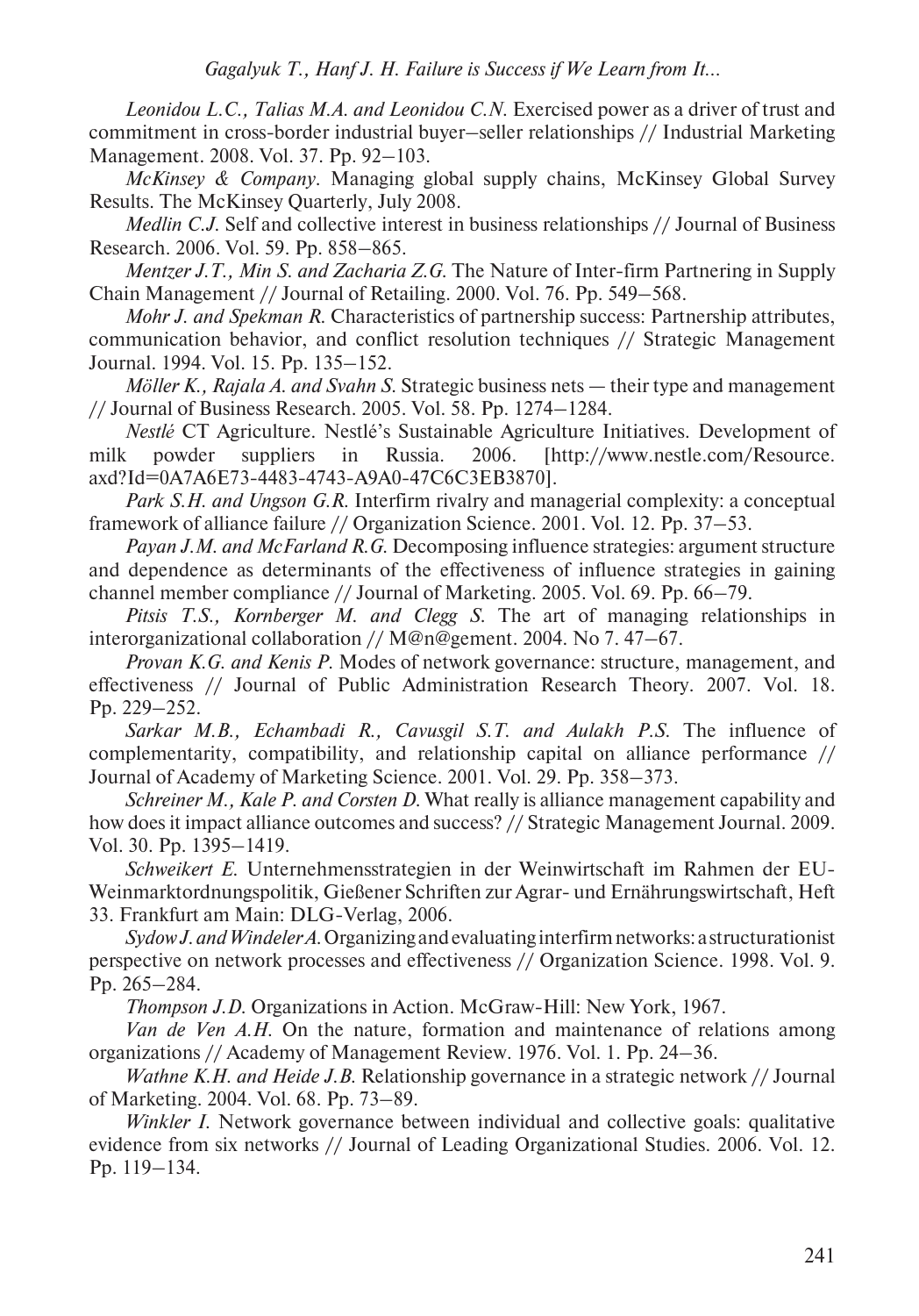| <b>Latent construct</b> | <b>Measure (manifest variable)</b>                                            |
|-------------------------|-------------------------------------------------------------------------------|
| The level of            | 1. How satisfied are you with contribution of all your suppliers to the       |
| achievement of          | quality of your branded product (e.g. maintenance of product                  |
| network-level goals     | freshness, durability, absence of contaminants, etc.)?                        |
| of network              | (From "very dissatisfied" to "very satisfied")                                |
| members                 | 2. How satisfied are you with contribution of all your customers to           |
|                         | the sales of your branded product?                                            |
|                         | (From "very dissatisfied" to "very satisfied")                                |
|                         | 3. How satisfied are you with the work of all your <i>suppliers</i> regarding |
|                         | the following aspects: supplies of necessary volumes of product               |
|                         | components, proper preservation, traceability of the supplied                 |
|                         | components, etc.?                                                             |
|                         | (From "very dissatisfied" to "very satisfied")                                |
|                         | 4. How satisfied are you with the work of all your customers                  |
|                         | regarding the following aspects: product appearance on the shelf,             |
|                         | provision of logistics and merchandizing services, etc.?                      |
|                         | (From "very dissatisfied" to "very satisfied")                                |
| The level of            | 1. To what extent do you think your current <i>suppliers</i> are satisfied    |
| achievement of          | with knowledge received from your company?                                    |
| firm-level goals of     | (From "very dissatisfied" to "very satisfied")                                |
| network members         | 2. To what extent do you think your current <i>suppliers</i> are satisfied    |
|                         | with reputation of working together with your company?                        |
|                         | (From "very dissatisfied" to "very satisfied")                                |
|                         | 3. To what extent do you think your current <i>suppliers</i> are satisfied    |
|                         | with profit generated from cooperation with your company?                     |
|                         | (From "very dissatisfied" to "very satisfied")                                |
|                         | 4. To what extent do you think your current customers are satisfied           |
|                         | with knowledge received from your company?                                    |
|                         | (From "very dissatisfied" to "very satisfied")                                |
|                         | 5. To what extent do you think your current customers are satisfied           |
|                         | with reputation of working together with your company?                        |
|                         | (From "very dissatisfied" to "very satisfied")                                |
|                         | 6. To what extent do you think your current customers are satisfied           |
|                         | with profit generated from cooperation with your company?                     |
|                         | (From "very dissatisfied" to "very satisfied")                                |

## **Appendix: Operationalization of the latent variables**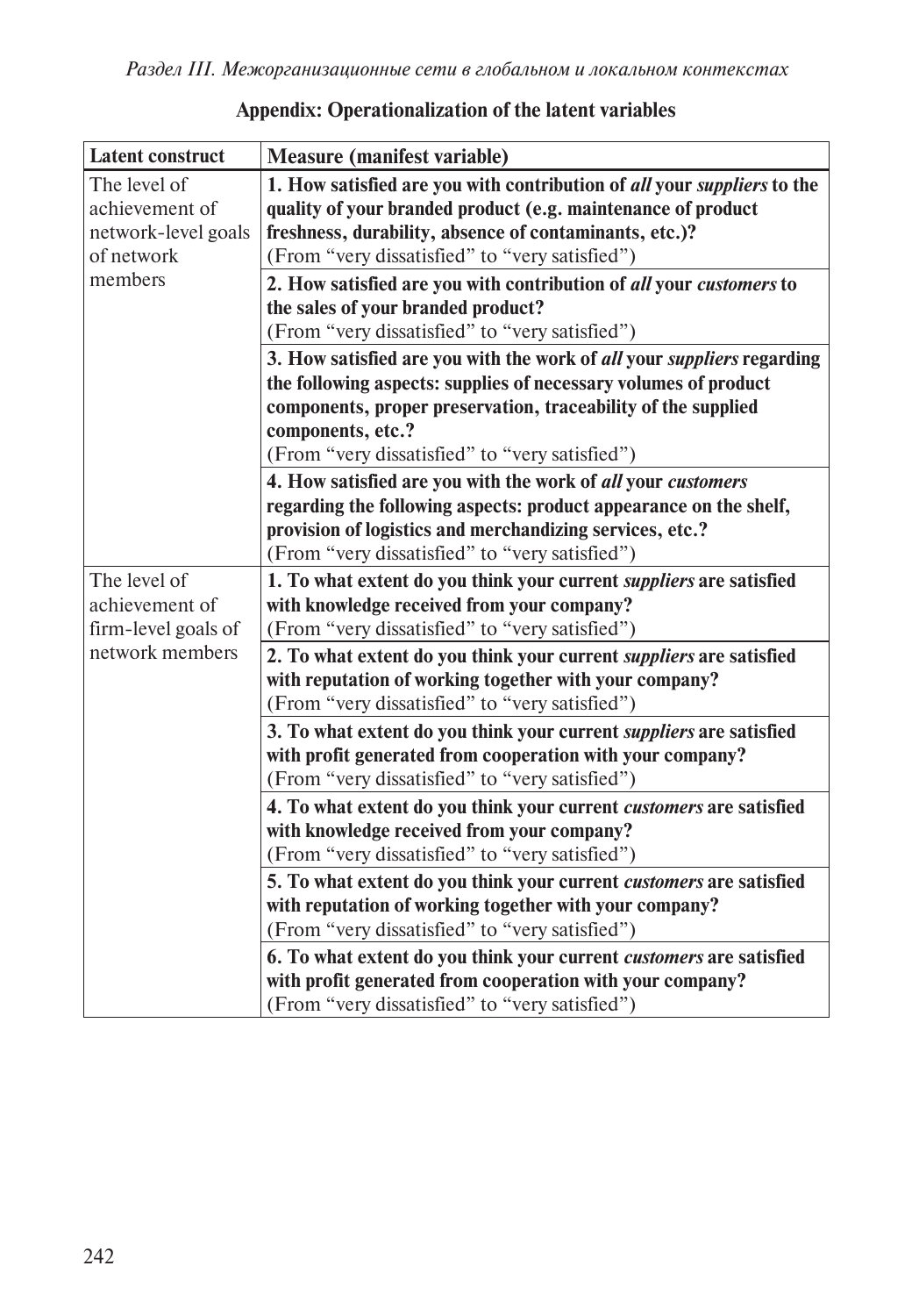| Latent construct         | <b>Measure (manifest variable)</b>                                                                              |
|--------------------------|-----------------------------------------------------------------------------------------------------------------|
| The level of the         | Please indicate your opinion about the following statements:                                                    |
| alignment of             | (From "strongly disagree" to "strongly agree")                                                                  |
| interests                | 1. We are certain that the majority of our current <i>suppliers</i> will                                        |
| (cooperation goal        | perform their tasks properly                                                                                    |
| of chain                 | 2. We are certain that the majority of our current customers will                                               |
| management)              | perform their tasks properly                                                                                    |
|                          | 3. Most of our <i>suppliers</i> invest enough in quality and technology to                                      |
|                          | be able to meet our requirements                                                                                |
|                          | 4. Most of our <i>customers</i> invest enough in quality and technology to                                      |
|                          | be able to meet our requirements                                                                                |
|                          | 5. How satisfied are you with the mutual information exchange with                                              |
|                          | your current suppliers?                                                                                         |
|                          | (From "very dissatisfied" to "very satisfied")                                                                  |
|                          | 6. How satisfied are you with the mutual information exchange with                                              |
|                          | your current customers?                                                                                         |
|                          | (From "very dissatisfied" to "very satisfied")                                                                  |
| The level of the         | 1. How satisfied are you with the responsiveness of your <i>suppliers</i> to                                    |
| alignment of actions     | your requests regarding e.g. process quality, product quality, etc.?                                            |
| (coordination goal       | (From "very dissatisfied" to "very satisfied")                                                                  |
| of chain                 | 2. How satisfied are you with the timeliness of delivery of                                                     |
| management)              | components for your branded product by your current suppliers?                                                  |
|                          | (From "very dissatisfied" to "very satisfied")                                                                  |
|                          | 3. How satisfied are you with the responsiveness of your <i>customers</i> to                                    |
|                          | your requests regarding e.g. product storage, merchandizing, etc.?                                              |
|                          | (From "very dissatisfied" to "very satisfied")                                                                  |
|                          | 4. How satisfied are you with the timeliness of payments for your                                               |
|                          | branded product by your current customers?                                                                      |
|                          | (From "very dissatisfied" to "very satisfied")                                                                  |
|                          | 5. How satisfied are you with the willingness by your current                                                   |
|                          | suppliers to perform their operational tasks?                                                                   |
|                          | (From "very dissatisfied" to "very satisfied")                                                                  |
|                          | 6. How satisfied are you with the willingness by your current                                                   |
|                          | customers to perform their operational tasks?                                                                   |
| The level of             | (From "very dissatisfied" to "very satisfied")                                                                  |
|                          | Please indicate your opinion about the following statements:<br>(From "strongly disagree" to "strongly agree")  |
| complementarities        |                                                                                                                 |
| among network<br>members | 1. The strategies of most of our suppliers correspond to our strategy                                           |
|                          | 2. The cultural norms and values of most of our <i>suppliers</i> correspond<br>to our cultural norms and values |
|                          |                                                                                                                 |
|                          | 3. The strategies of most of our <i>customers</i> correspond to our strategy                                    |
|                          | 4. The cultural norms and values of most of our <i>customers</i>                                                |
|                          | correspond to our cultural norms and values                                                                     |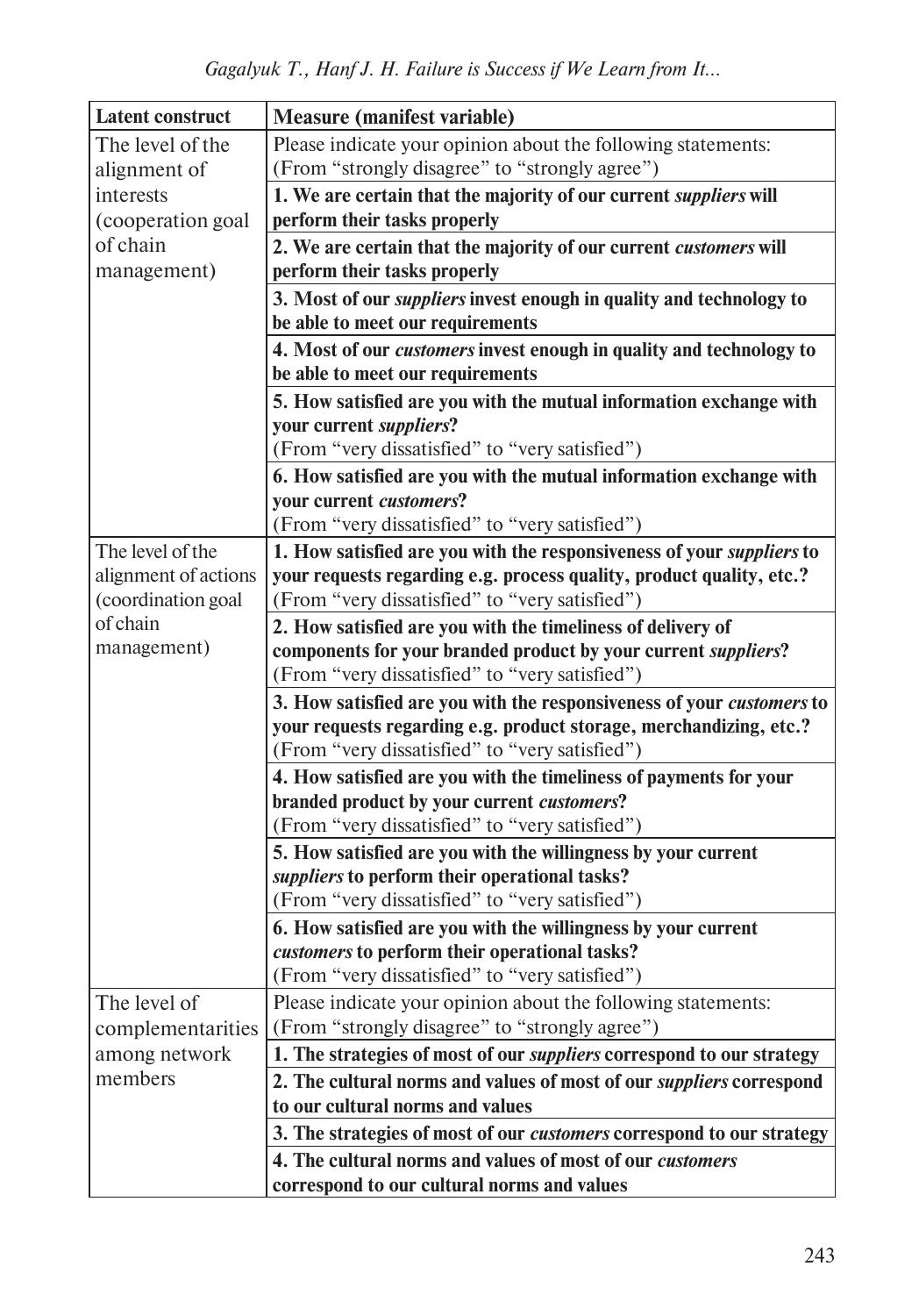| <b>Latent construct</b> | <b>Measure (manifest variable)</b>                                                                     |
|-------------------------|--------------------------------------------------------------------------------------------------------|
| The level of            | Please indicate your opinion about the following statements:                                           |
| coordination            | (From "strongly disagree" to "strongly agree")                                                         |
| capabilities of         | 1. Most of our <i>suppliers</i> easily agree if we ask them to perform                                 |
| network members         | certain tasks to meet our requirements                                                                 |
|                         | 2. Most of our <i>customers</i> easily agree if we ask them to perform                                 |
|                         | certain tasks to meet our requirements                                                                 |
|                         | 3. Most of our <i>suppliers</i> know what they have to do to meet our                                  |
|                         | standards                                                                                              |
|                         | 4. Most of our <i>customers</i> know what they have to do to meet our                                  |
|                         | standards                                                                                              |
| The level of use of     | 1. To make your <i>suppliers</i> comply with your standards, how often do                              |
| non-coercive            | you use premiums/bonuses?                                                                              |
| power by the focal      | (From "very infrequently" to "very frequently")                                                        |
| company                 | 2. How often do you provide your <i>suppliers</i> with specific                                        |
|                         | recommendations that help them meet your requirements?                                                 |
|                         | (From "very infrequently" to "very frequently")                                                        |
|                         | 3. To make your <i>customers</i> comply with your standards, how often do<br>you use premiums/bonuses? |
|                         | (From "very infrequently" to "very frequently")                                                        |
|                         | 4. How often do you provide your <i>customers</i> with specific                                        |
|                         | recommendations that help them meet your requirements?                                                 |
|                         | (From "very infrequently" to "very frequently")                                                        |
| The level of            | Please indicate your opinion about the following statements:                                           |
| trustful                | (From "strongly disagree" to "strongly agree")                                                         |
| relationships           | 1. Most of our <i>suppliers</i> believe that our decisions are beneficial for                          |
| among network           | them                                                                                                   |
| members                 | 2. Most of our <i>customers</i> believe that our decisions are beneficial for                          |
|                         | them                                                                                                   |
|                         | 3. We always inform our <i>suppliers</i> about our next steps in                                       |
|                         | cooperation                                                                                            |
|                         | 4. We always inform our customers about our next steps in                                              |
|                         | cooperation                                                                                            |
| The level of            | Please indicate your opinion about the following statements:                                           |
| transparency            | (From "strongly disagree" to "strongly agree")                                                         |
| among network           | 1. We are knowledgeable enough about decision-making styles of our                                     |
| members                 | suppliers                                                                                              |
|                         | 2. We are knowledgeable enough about decision-making styles of our                                     |
|                         | suppliers' suppliers                                                                                   |
|                         | 3. We are knowledgeable enough about decision-making styles of our                                     |
|                         | customers                                                                                              |
|                         | 4. We are knowledgeable enough about decision-making styles of our                                     |
|                         | customers' customers                                                                                   |